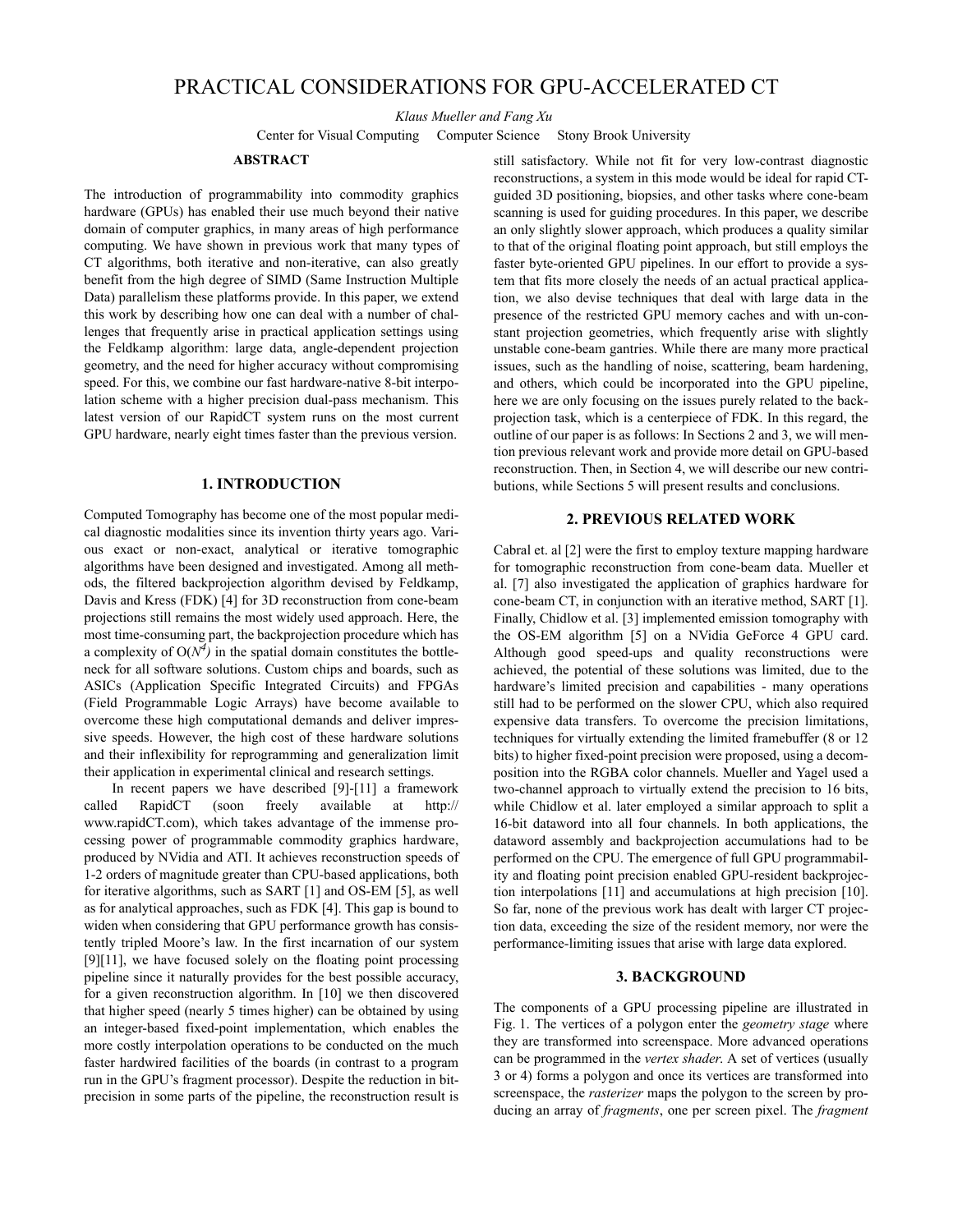(or *pixel*) *shader* is then available to perform more advanced operations on these fragments. One of these is texture mapping, where an image (the *texture*), pre-associated with the polygon, is interpolated at a fragment's relative position (by associating each polygon vertex with an image such mapping can be uniquely defined). Since a fragment does not always fall on an image pixel, bilinear texture interpolation is performed. For byte textures this is done in fast hardwired circuitry, while for floating point textures it must be performed in a somewhat slower *fragment program*. We exploited these faster circuits in [10]. Once the fragments have been processed they are composited with the existing framebuffer image, which can also act as a texture in the fragment processing stage.



Figure 1: The GPU rendering pipeline.

The main computational effort in FDK stems from the backprojector, written as:

$$
v_j = \sum_{p_i \in P_\phi} p_i w_{ij} \tag{1}
$$

where the  $v_j$  are the voxels to be reconstructed, the  $p_i$  are the pixels in the projection images  $P_{\phi}$  (acquired at angle  $\phi$ ), and the  $w_{ij}$  are the weights relating a voxel-pixel pair and determined by the interpolation filter. A filtering of the projections prior to backprojection can be achieved with a suitable GPU algorithm, using [6] for the FFTs and a simple texture multiplication for the filter weighting.

# **4. METHODS AND IMPLEMENTATIONS**

# **4.1. Original 8-Bit Approach with 4-Channel Processing**

One way to implement backprojection is via *projective textures* [8]. An FDK implementation using projective textures requires two volume slice stacks, one for each major direction, *X* and *Z* (*Y* is the axis about which the scanner rotates, see Fig. 2). As described in [11], the hardware's texture matrix is set up in such a way that a backprojection image can be mapped and added to a vertical (*Y*axis parallel) volume slice using a pixel shader program. The texture interpolations associated with the mapping are done in (hardwired) 8-bit arithmetic [10]. We perform this operation for all images in the set for this specific volume slice. Since the operation is done in 8-bit precision, we cannot accumulate the result directly (it would overflow quickly). Instead, we subdivide the output texture into *M* tiles (*M* being the number of projections in the set) and map each backprojection to an individual tile. We then use a multipass accumulation step in floating point precision to sum the tile textures into the volume slice. Since accumulation is a simple texture streaming step, there is only little overhead incurred by the

floating point precision, and we obtained (in [10]) an over 4-fold speedup over the full floating point implementation of [11].



Figure 2: The projective texture approach.

We perform the backprojection in the four color channels RGBA in parallel [11], one projection angle per channel, written to a 4-channel (RBGA) tile. This yields a speedup of nearly 4, with respect to a single channel approach.

#### **4.2. Incorporating Varying Projector Geometries**

In practice, cone-beam geometries do not follow a perfect circular trajectory and source-detector axes do not fall within a common plane, therefore each channel must carry its own projection matrix to accomplish texture indexing. We therefore introduce a vertex program which takes the four projection matrices as parameters to perform per-channel projective texture sampling. Here, we should mention that this strategy only works for the (vertical) projective texture-based backprojection described above. It does not work well with the (horizontal) texture spreading approach described in [10], since it is difficult to find the appropriate mapping function between the texture coordinates on the projection images and the sampling locations on the spread area. But as is also discussed there, both approaches run at the same speed for FDK.

#### **4.3. Dual-Pass Approach for Higher Precision**

Narrowing down the dynamic range of the filtered CT images from 32 to 8 bits for the backprojection procedure just described can result in a loss of detail. We have used the 3D extension of the Shepp-Logan brain phantom (SLP) to test our algorithms. In this phantom, the contrast of the three small "tumors" near the bottom of the phantom (see Fig. 6) is only 0.5% of the full dynamic range, which is  $[0.0, 2.0]$  (note that for display, the dynamic range of the phantom features was stretched to fit into the displayable interval). Fig. 6a shows a slice across the phantom at the original contrast, created with the 8-bit backprojector. We observe some streak artifacts, and the three small tumors are also hard to distinguish. Fig. 6c shows the result obtained with the contrast constraint slightly weakened. For this purpose, we obtained analytical projections of the SLP with the feature contrast doubled, and used those in the reconstruction. The tumors can now be well separated and the streak artifacts are reduced. Thus, the regular algorithm is quite useful for object reconstruction, as long as the contrast requirements are not strict. But we need do better for a diagnostic setting.

Since in our rendering framework, the RGBA channels have been fully occupied, and we do not want to lose the speed gained from the fast 8-bit rasterization, we devised a "double-precision" scheme as follows. For this, we first perform a compression of the dynamic range of the original floating point SLP projection data into 16-bit fixed point words. This is justifiable since data obtained from commercial scanners are usually never wider than 16 bits. Although filtering may result in a higher precision depth, we have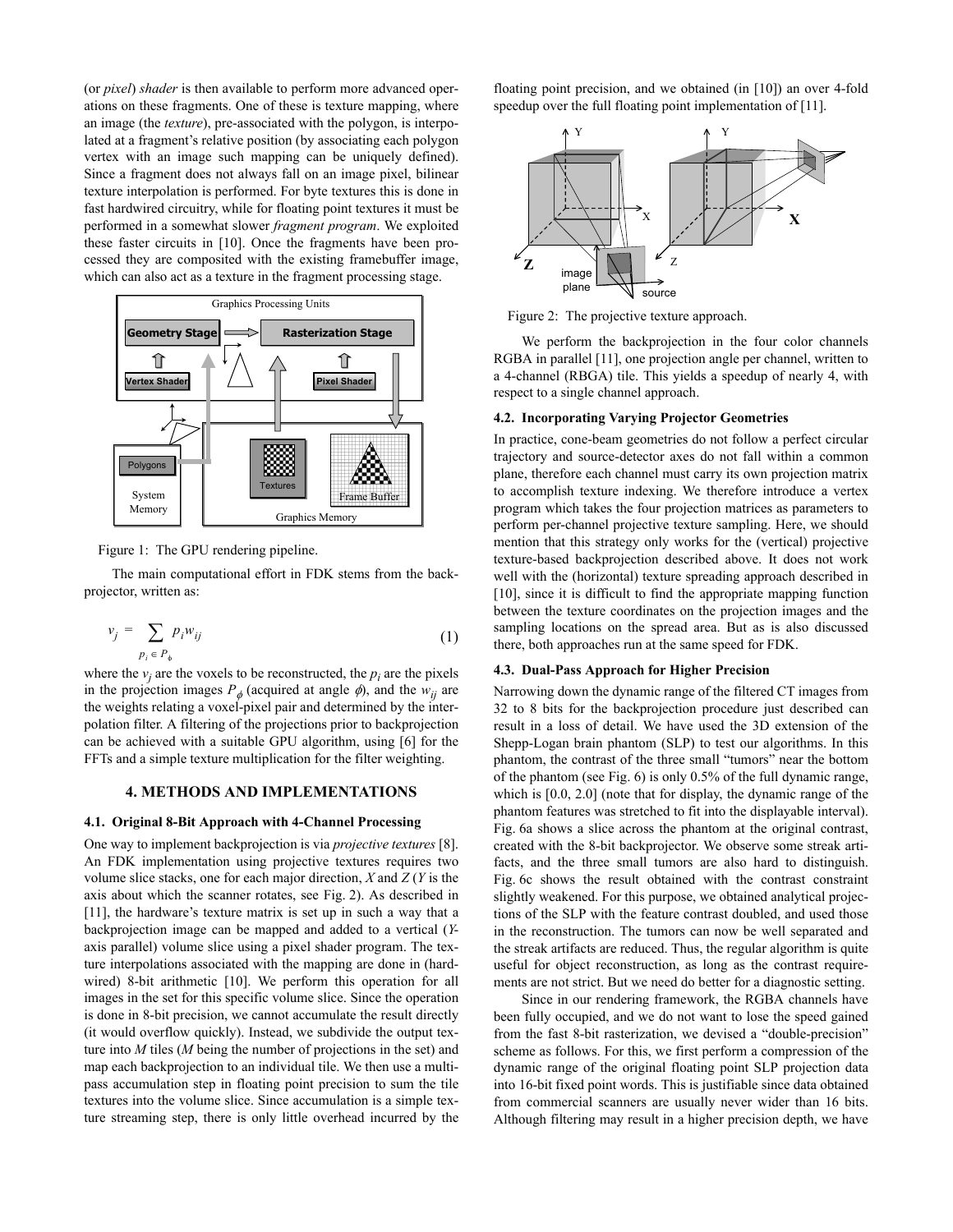not noticed any adverse problems due to this 16-bit compression.

We then render these 16-bit words in two passes. First, every 16-bit word is divided into two bytes and stored in a 2-component texture, containing the higher 8-bit and lower 8-bit words, respectively. Two spreading passes are then performed on each 8-bit texture individually to obtain two tiled sheets, which are streamed into the floating point accumulation pipeline in turn. Here, we should note that the interpolation result obtained solely with the higher 8 bit texture will lose the lower 8 bits, if generated there. This is similar to the scheme presented in [7]. When assembling the two results, an additional shifting operation needs to be executed on the sheet containing the higher 8-bit information before summation (see Fig. 3). Fig. 6b (d) illustrates for the SLP at 0.5% (1%) contrast that this scheme delivers excellent reconstruction results, despite its slightly reduced accuracy compared to a fully 16-bit approach. Also, by design, the total reconstruction time required with the extra spreading pass performed is just slightly over twice as long as that required for the single precision reconstruction.



Figure 3: Virtual double precision through data splitting, individual rendering and summation.

#### **4.4. Support for Larger Datasets**

All popular PC graphics cards on the market have limited on-board memory (256MB on the NVidia GeForce FX and ATI Radeon series). Given the potentially large magnitude of CT projection images (360 images of size  $512^2$  or  $1024^2$ ) and the resulting volume at a matching resolution, a trivial upscaling of the current implementation to these larger datasets will not scale linearly in performance. In our experiments, we have found that the increase in time spent for the reconstruction volumes of linearly increasing size is not linear (see Fig. 4). In simple cases, the time required for the backprojection onto a slice of a  $256<sup>3</sup>$  volume is much higher than the expected four fold increase of the time incurred for the same operation for a  $128<sup>3</sup>$  volume. A particularly dramatic increase can be observed near a specific dataset size (a volume size of  $202<sup>3</sup>$ in Fig. 4). This can be explained by an excessive number of cache misses, followed by texture reloads.

Texture compression strategies are often adopted to address problems due to insufficient memory space. The existing OpenGL compression extension (ARB\_texture\_compression) has been designed to boost pipeline efficiency. However, this lossy scheme does not satisfy the strict quality requirements of CT. Pre-compressing the CT images in a lossless way before texture loading, by ways of a user-defined compression scheme, is not practical either, due to the unavailability of corresponding decompression mechanism on the card, although this could be user-implemented.

We therefore adopt a scheme that alleviates the burden imposed by large images and volumes through partitioning and subsequent stitching (assembly) of the results. The idea is to control the scale of computation on the GPU in order to maximize the efficiency of the memory operations, while avoiding superfluous



Figure 4: Non-linear timing curve as a function of volume size (the size numbers are to be taken cubed).

traffic incurred by large data. More concretely, the reconstruction task of a  $N^3$  volume can be decomposed into 8 smaller volumes of size  $(N/2)^3$  (see Fig. 1). Reconstruction of each smaller volume still needs the participation of all projection images and will go through the same procedures with regards to projection and accumulation.

But the complexity of all texture-related operations is kept at  $O(N^3/8)$  and the required bandwidth is thus bounded. This scheme can be performed recursively until an appropriate size of the partial volume is found. We observed in our experiments on the current platforms that texture sizes of 128 exhibit good cache behavior. Thus, our decomposition with the current GPU platforms uses volume blocks of size  $128<sup>3</sup>$ . As a simple example, the top and bottom partial volumes shown in Fig. 1 consist of reconstructions and assemblies from blocks 0-3 and 4-7, respectively, and are exported to the CPU in two transfers, if no subsequent visualization is needed. Else, we compress the volume section in a quick run length encoding (RLE), which compresses away the blank voxels near the boundaries of the volume.

For extra large projections exceeding the physical graphics memory, a straightforward compromise is to divide projection images into subsets, perform the reconstruction set by set and combine the individual results in the end. Another approach is to only reconstruct a certain range of volume slices at a time. This requires the decomposition of the projections into a corresponding set of segments. One can still use the volume block-scheme described above to keep below the cache limits, and for both strategies the projections for the next slice range can be streamed in while the previous reconstruction is still in progress, since loading and GPU calculations can occur simultaneously. Currently, we always decompose our volume into their upper and lower halves, due to the independent calculation of these volumes.



Figure 1: Strategies for texture partitioning and assembly.